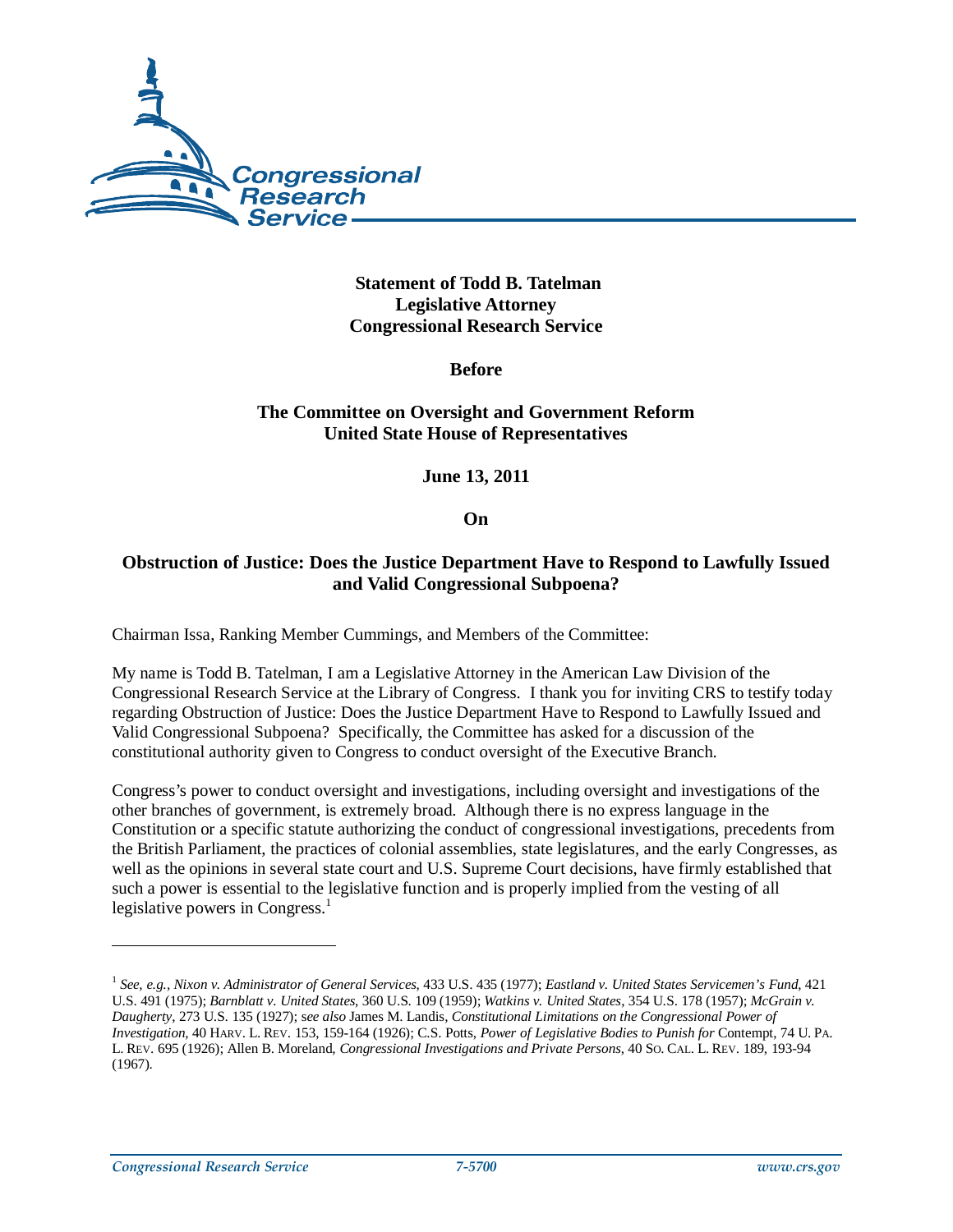In addition to a textual basis, congressional oversight has been argued to be a central function of representative government. According to Senators William S. Cohen and George J. Mitchell, oversight of the executive is designed "to allow a free people to drag realities out into the sunlight and demand a full accounting from those who are permitted to hold and exercise power."<sup>2</sup> Dragging "realities out" is how Congress shines the spotlight of public attention on many significant issues, allowing lawmakers and the American people to make informed judgments about executive activities and actions. As Woodrow Wilson articulated in *Congressional Government*, Congress's informing function "should be preferred even to its legislative [lawmaking] function." Wilson went on to explain:

Unless Congress has and uses every means of acquainting itself with the acts and dispositions of the administrative agents of government, the country must be helpless to learn how it is being served; and unless Congress both scrutinizes these things and sifts them by every form of discussion, the country must remain in embarrassing, crippling ignorance of the very affairs which it is most important it should understand and direct.<sup>3</sup>

## **Early Congressional Precedent**

Largely because its membership included many of the delegates who participated both at the Constitutional Convention in Philadelphia and at the various state ratifying conventions, the early Congresses arguably provide the best example of the institution's view of its own prerogatives. This is especially true with regard to Congress's ability to obtain information directly from the Executive Branch. In fact, the early Congresses did not hesitate to assert their prerogatives with respect to conducting oversight and investigations of the Executive. In 1792, the House of Representatives of the Second Congress initially considered a resolution calling for the President to conduct an inquiry into the causes of the military losses of Major General Arthur St. Clair.<sup>4</sup> The House rejected a purely presidential inquiry and instead adopted a resolution creating a select committee to investigate the incident.<sup>5</sup> The resolution adopted by the House authorized the committee to "call for such persons, papers, and records, as may be necessary to assist its inquiries."6 Acting on its delegated authority, the select committee promptly called for documents from the Secretary of War.

The response of the Executive, specifically President Washington and his cabinet, which also contained a number of delegates to the Constitutional Convention and subsequent state ratifying conventions, is illustrative as well. Upon receipt of the select committee's request, President Washington convened his cabinet of advisors – Secretary of State Thomas Jefferson, Secretary of Treasury Alexander Hamilton, Secretary of War Henry Knox, and Attorney General Edmund Randolph – to determine what response, if any, was warranted. According to notes taken by Thomas Jefferson, Washington's cabinet was in agreement on the following principles:

First that the House was an inquest, and therefore might institute inquires. Second, that they might call for papers generally. Third, that the Executive ought to communicate such papers as the public

 $^6$  *Id.* 

 $^2$  Senators William S. Cohen and George J. Mitchell, Men of Zeal, A Candid Inside Story of the Iran-Contra HEARINGS, 305 (1988).

<sup>3</sup> WOODROW WILSON, CONGRESSIONAL GOVERNMENT, 303 (1885).

<sup>4</sup> 3 ANNALS OF CONG. 490 (1792).

<sup>5</sup> *Id.* at 494.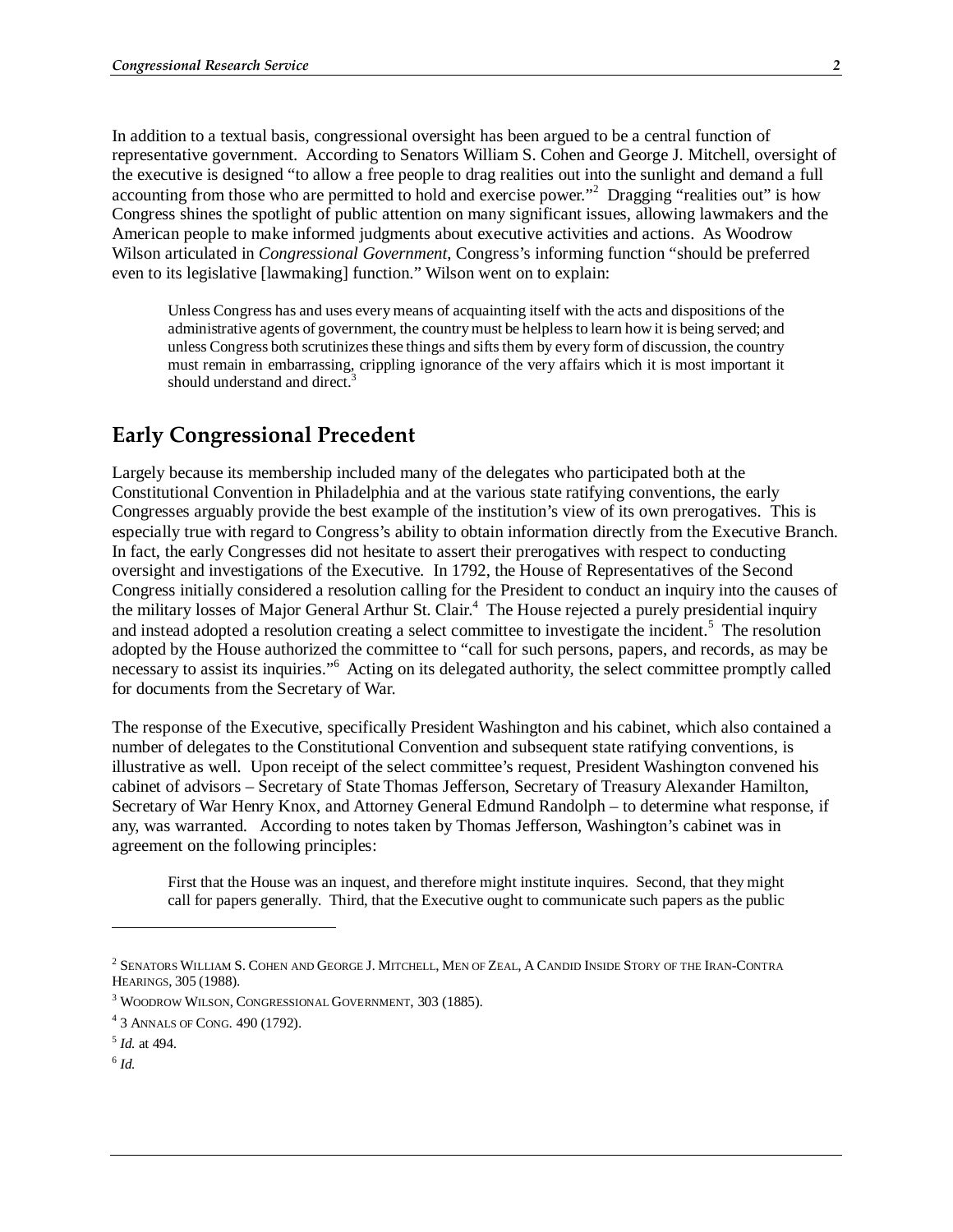good would permit and ought to refuse those that the disclosure of which would injure the public: consequently were to exercise discretion. Fourth, that neither the committee nor the House had a right to call on the head of a department, who and whose papers were under the President alone; but that the committee should instruct their chairman to move the House to address the President. … It was agreed in this case that there was not a paper, which might not be properly produced.<sup>7</sup>

As a result of these deliberations, Secretary of War Knox was instructed to and delivered copies of the requested papers to the House.<sup>8</sup>

The St. Clair example establishes a strong precedent for congressional access to executive materials. Based on its actions, Congress clearly did not believe that its power of inquiry stopped at the President's door. Similarly, the President accepted Congress's legitimate authority to call for papers. The St. Clair precedent also establishes that, while there exists some discretion on the part of the President, the ability to withhold extends only to those documents that "would injure the public." Thus, as at least one separation of powers scholar has noted, "Presidents were not entitled to withhold information simply because it might embarrass the administration or reveal illegal or improper activities."<sup>9</sup>

# **State Legislature Precedent**

Further support for the power of legislatures, specifically Congress, to conduct oversight and investigations can be derived from the practices of both the colonial assemblies, which were well known to the drafters of the Constitution, as well as the oversight activities of various state legislatures after ratification.

 According to one scholar, the early colonial assemblies "very early assumed, usually without question, the right to investigate the conduct of the other departments of the government and also other matters of general concern brought to their attention."<sup>10</sup> For example, in 1722, the Massachusetts legislature asserted the right to summon the heads of colonial forces to determine their responsibility for the failure to carry out operations ordered during a previous session of the legislature.<sup>11</sup> Another example occurred in Pennsylvania, in 1770, when a standing committee of the Pennsylvania Assembly – charged with auditing and settling the accounts of the treasury and collectors of public revenues, and imbued with the "full Power and Authority to send for Persons, Papers, and Records … " – ordered that the assessors and collectors of Lancaster County appear before them and bring their books and papers for the preceding 10 vears. $^{12}$ 

In addition to state legislative precedent, state court decisions have on several occasions directly addressed the question of the power of legislative bodies to receive evidence, call witnesses, and generally acquire knowledge and information from the sources of its choosing.<sup>13</sup> Two prominent

 $^7$  Thomas Jefferson, The Writings of Thomas Jefferson, Vol. 1, 304 (Albert Ellery Bergh eds) (1903).

<sup>8</sup> *See* CONGRESS INVESTIGATES: A DOCUMENTARY HISTORY 1792-1974, VOL. 1, 10 (Arthur M. Schlesinger, Jr. & Roger Burns eds. 1975).

<sup>&</sup>lt;sup>9</sup> LOUIS FISHER, THE POLITICS OF EXECUTIVE PRIVILEGE, 11 (2004).

<sup>&</sup>lt;sup>10</sup> C.S. Potts, *Power of Legislative Bodies to Punish for* Contempt, 74 U. PA. L. REV. 695, 708 (1926).

<sup>&</sup>lt;sup>11</sup> *See id.* (citing VOTES OF THE ASSEMBLY, VOL. III, 498-503).<br><sup>12</sup> *See id.* at 709. (citing VOTES OF THE ASSEMBLY, VOL. VI, 66-102, 199, 224).

<sup>13</sup> *See, e.g., Sullivan v. Hill*, 73 W.Va. 49, 53 (1913); *State v. Frear*, 138 Wis. 173 (1909); *Ex parte Parker*, 74 S.C. 466, 470 (continued...)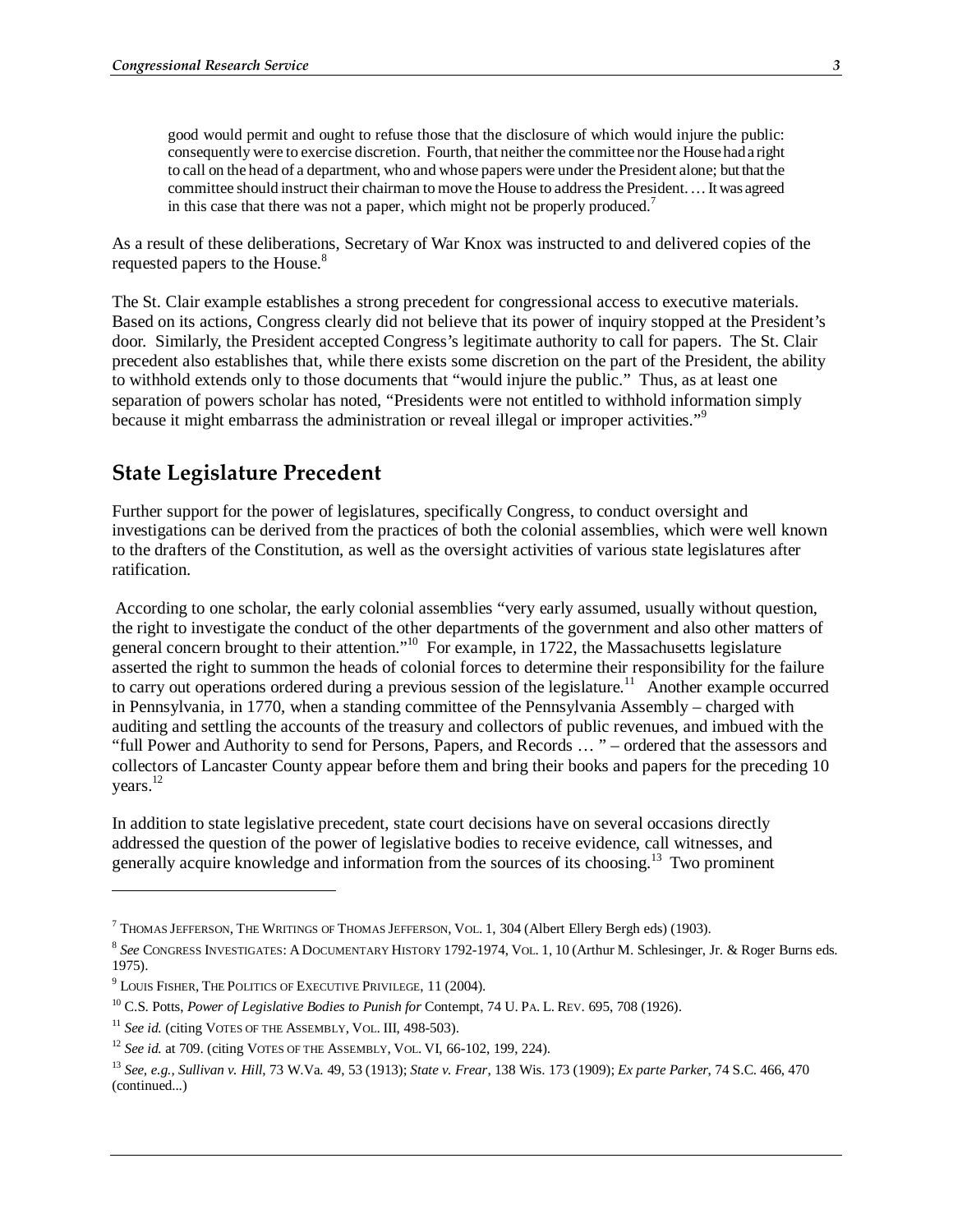examples are worth specific mention. First, in 1859, the Supreme Judicial Court of Massachusetts decided *Burnham v. Morrissey*, 14 in which the court held that the Massachusetts House of Representatives has the power to compel witnesses to testify before the House or one of its committees and that the refusal of a witness, duly summoned to appear, to attend or testify is in contempt of that authority and may be arrested and brought before the House. The court specifically stated that:

[t]he house of representatives has many duties to perform, which necessarily require it to receive evidence, and examine witnesses. … It has often occasion to acquire a certain knowledge of facts, in order to the proper performance of the legislative duties. We therefore think it clear that it has the constitutional right to take evidence, to summon witnesses, and to compel them to attend and to testify. This power to summon and examine witnesses it may exercise by means of committees.<sup>15</sup>

In 1885, the Court of Appeals for the State of New York decided *Keeler v. McDonald*, 16 in which the court reversed a lower court decision granting a writ of *habeas corpus* to William McDonald. Mr. McDonald had been found in contempt by the New York State Senate and was being held in the Albany County jail.<sup>17</sup> In reversing the lower court's granting of the writ, the Court of Appeals directly addressed the legislature's right to obtain information, holding that:

[t]he power of obtaining information for the purpose of framing laws to meet supposed or apprehended evils is one which has, from time immemorial, been deemed necessary, and has been exercised by legislative bodies. …

It is difficult to conceive of any constitutional objection which can be raised to the provision authorizing legislative committees to take testimony and to summon witnesses. In many cases it may be indispensible to intelligent and effectual legislation to ascertain the facts which are claimed to give rise to the necessity for such legislation, and the remedy required; ...."<sup>18</sup>

## **Supreme Court Precedent**

In addition to the strong precedents established by the early Congresses and various state legislatures, the Supreme Court has firmly established Congress's investigative and oversight prerogatives. The broad legislative authority to seek and enforce informational demands was unequivocally established in two Supreme Court rulings arising out of the 1920's Teapot Dome scandal.

The seminal case establishing Congress's power of inquiry is *McGrain v. Daugherty*, 19 which arose out of the exercise of the Senate's inherent contempt power. The Senate had authorized a select committee to investigate the alleged failure of the Attorney General, Harry M. Daugherty, to prosecute violations of the

1

<sup>(...</sup>continued)

<sup>(1906);</sup> *Lowe v. Summers*, 69 Mo. App. 637, 649-50 (1897); *Keeler v. McDonald*, 99 N.Y. 463 (1885); *Burnham v. Morrissey*, 80 Mass. 226 (1859); *Falvey v. Massing*, 7 Wis. 630, 635-38 (1858). 14 80 Mass. 226 (1859).

<sup>15</sup> *Id.* at 239.

<sup>16 99</sup> N.Y. 463 (1885).

<sup>17</sup> *Id.* at 472.

<sup>18</sup> *Id.* at 481-82.

<sup>19 273</sup> U.S. 135, 174-75 (1927).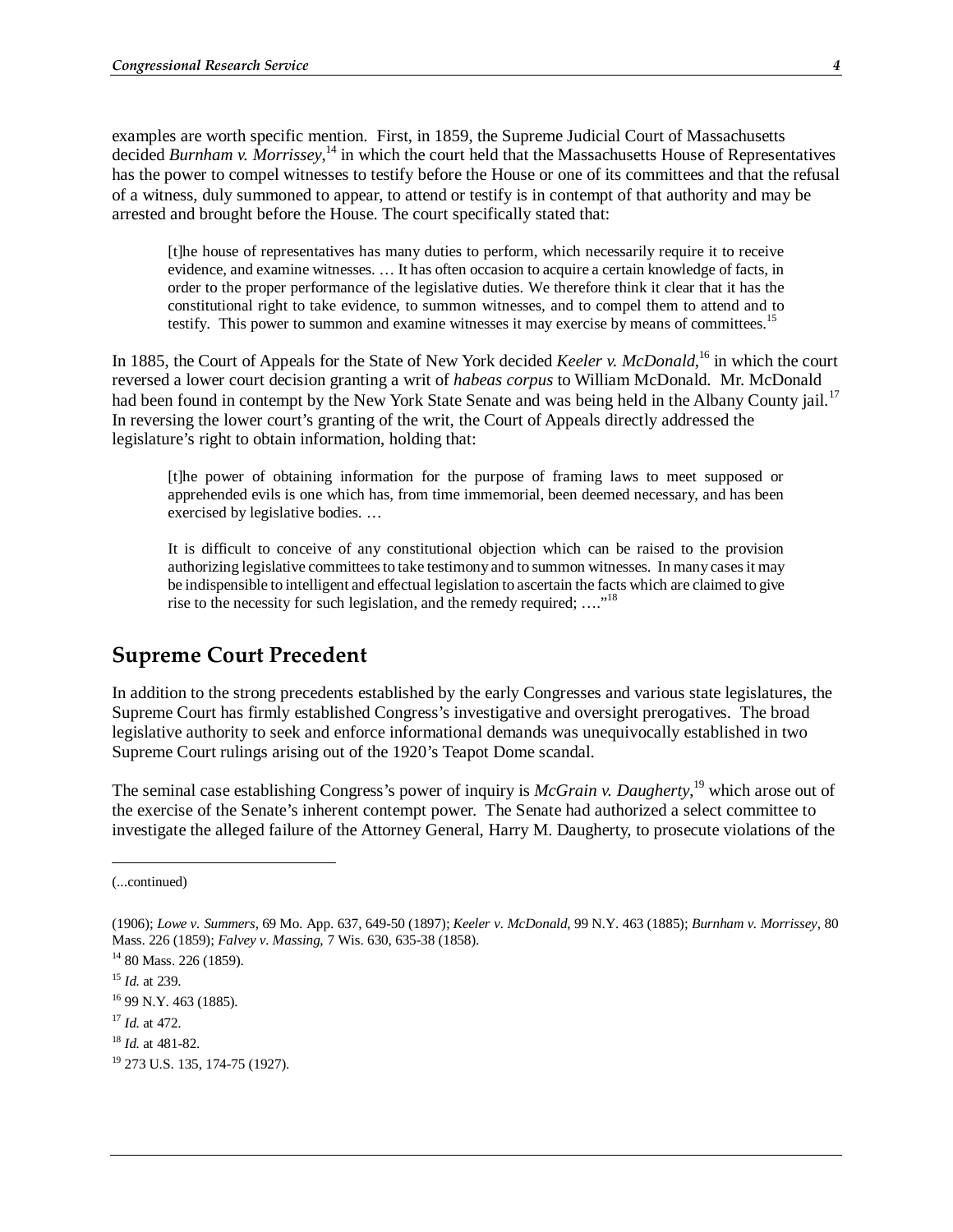Sherman Antitrust Act and the Clayton Act against various monopolies.<sup>20</sup> During the course of the select committee's investigation, who issued a subpoena to Mally S. Daugherty, brother of the Attorney General and president of Midland National Bank of Washington Court House, Ohio, directing him to appear and testify before the committee as well as to bring specifically requested documents for the committee's review.<sup>21</sup> Mr. Daugherty refused to appear and produce the subpoenaed materials. As a result, a warrant was issued directing the Sergeant-at-Arms that Mr. Daugherty be arrested and brought before the bar of the Senate.22 Upon his arrest in Cincinnati, Mr. Daugherty sought and obtained a writ of *habeas corpus* from the district court directing his release.<sup>23</sup> On appeal, the Supreme Court, in reversing the district court and quashing the writ, described Congress's power of inquiry, with the accompanying process to enforce it, as "an essential and appropriate auxiliary to the legislative function." The Court explained:

A legislative body cannot legislate wisely or effectively in the absence of information respecting the conditions which the legislation is intended to affect or change; and where the legislative body does not itself possess the requisite information–which not infrequently is true–recourse must be had to others who possess it. Experience has taught that mere requests for such information often are unavailing, and also that information which is volunteered is not always accurate or complete; so some means of compulsion are essential to obtain that which is needed. All this was true before and when the Constitution was framed and adopted. In that period the power of inquiry–with enforcing process–was regarded and employed as a necessary and appropriate attribute of the power to legislate– indeed, was treated as inhering in it. Thus there is ample warrant for thinking, as we do, that the constitutional provisions which commit the legislative function to the two houses are intended to include this attribute to the end that the function may be effectively exercised.<sup>24</sup>

Two years later, in *Sinclair v. United States*,<sup>25</sup> a different witness at the congressional hearings investigating Teapot Dome refused to provide answers to committee questions, and was prosecuted for contempt of Congress. The witness, Harry F. Sinclair, had noted that a lawsuit had been commenced between the government and the Mammoth Oil Company, and declared, "I shall reserve any evidence I may be able to give for those courts ... and shall respectfully decline to answer any questions propounded by your committee."<sup>26</sup> The Supreme Court upheld the witness's conviction for contempt of Congress. The Court considered and rejected in unequivocal terms the witness's contention that the pendency of lawsuits provided an excuse for withholding information. Neither the laws directing that such lawsuits be instituted, nor the lawsuits themselves, "operated to divest the Senate, or the committee, of power further to investigate the actual administration of the land laws."<sup>27</sup> The Court further explained that:

[i]t may be conceded that Congress is without authority to compel disclosure for the purpose of aiding the prosecution of pending suits; but the authority of that body, directly or through its committees to

<sup>20</sup> *Id.* at 151.

- <sup>21</sup> *Id.* at 152.
- <sup>22</sup> *Id.* at 153-54.
- <sup>23</sup> *Id.* at 154.
- <sup>24</sup> *Id.* at 174-75.
- <sup>25</sup> 279 U.S. 263 (1929).
- <sup>26</sup> *Id.* at 290.
- <sup>27</sup> *Id.* at 295.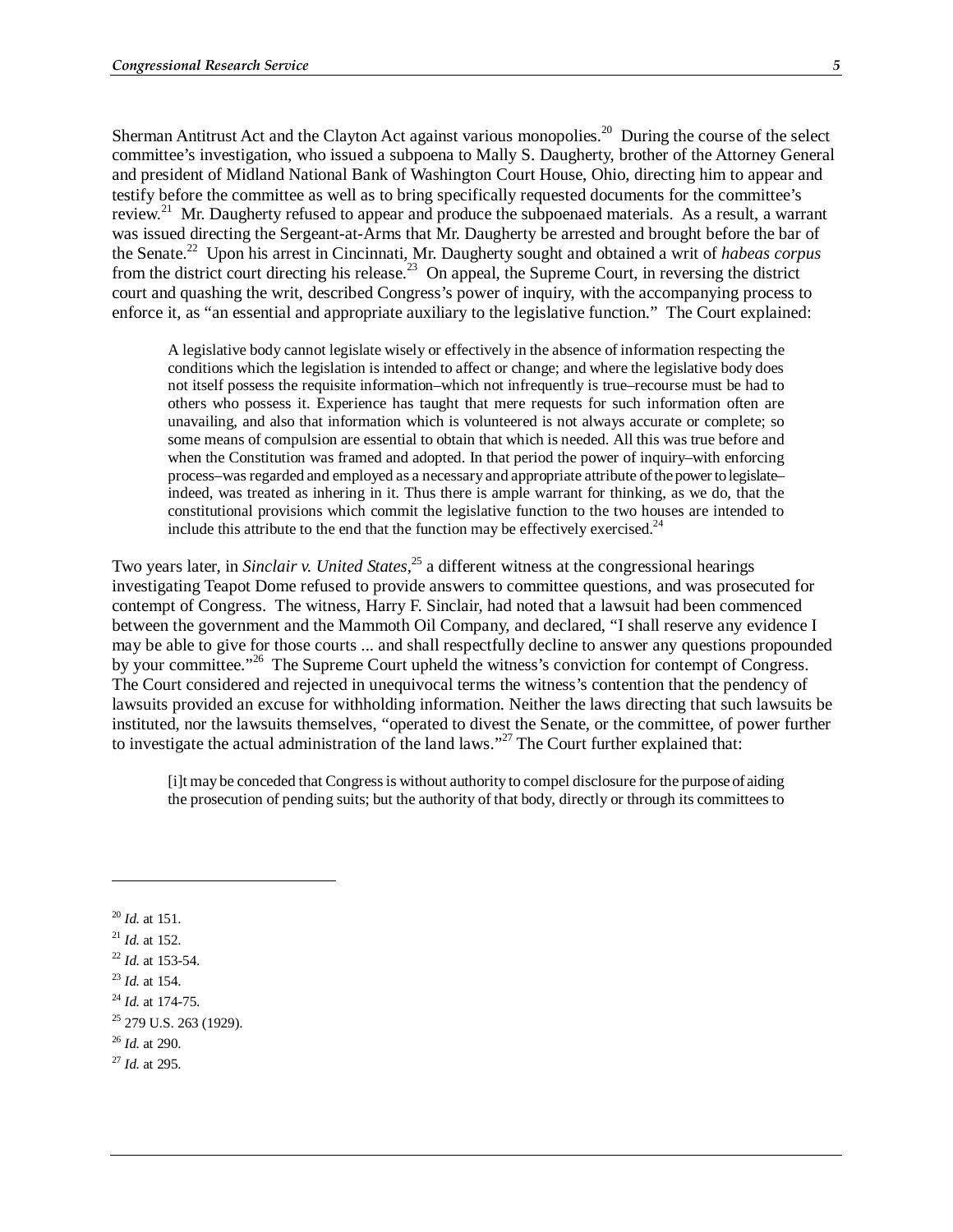require pertinent disclosures in aid of its own constitutional power is not abridged because the information sought to be elicited may also be of use in such suits.<sup>28</sup>

Subsequent Supreme Court rulings have consistently reiterated and reinforced the breadth of Congress's investigative authority. For example, the Court, in *Watkins v. United States*, described the breadth of the power of inquiry. According to the Court, Congress's power "to conduct investigations is inherent in the legislative process. That power is broad. It encompasses inquiries concerning the administration of existing laws as well as proposed or possibly needed statutes."<sup>29</sup> The Court did not limit the power of congressional inquiry to cases of "wrongdoing." It emphasized, however, that Congress's investigative power is at its peak when the subject is alleged waste, fraud, abuse, or maladministration within a government department. The investigative power, the Court stated, "comprehends probes into departments of the Federal Government to expose corruption, inefficiency, or waste."<sup>30</sup> "[T]he first Congresses," held "inquiries dealing with suspected corruption or mismanagement by government officials"31 and subsequently, in a series of decisions, "[t]he Court recognized the danger to effective and honest conduct of the Government if the legislative power to probe corruption in the Executive Branch were unduly hampered."<sup>32</sup> Accordingly, the Court now clearly recognizes "the power of the Congress to inquire into and publicize corruption, maladministration, or inefficiencies in the agencies of Government."<sup>33</sup> Additionally, in *Eastland v. United States Servicemen's Fund*,<sup>34</sup> the Court explained that "[t]he scope of [Congress's] power of inquiry ... is as penetrating and far-reaching as the potential power to enact and appropriate under the Constitution."35

# **Other Judicial Precedent**

While it is true that each of the above referenced Supreme Court cases involved actions against nonexecutive branch officials, the Supreme Court has never made a distinction between Congress's power to investigate the Executive and Congress's authority with respect to private citizens. Largely due to the political nature of congressional investigations of the Executive Branch and the reluctance of the judiciary to interfere in political questions, the case law involving executive branch officials is limited and has not reached the Supreme Court. That said, the judicial precedent that does exist is arguably favorable to congressional prerogatives.

A prominent example occurred in June of 1976, during a Subcommittee on Oversight and Investigations of the House Committee on Interstate and Foreign Commerce investigation into allegations of improper domestic intelligence gathering, foreign intelligence gathering, and the wiretapping of telephone

<sup>28</sup> *Id.*

-

29 354 U.S. 178, 187 (1957).

<sup>30</sup> *Id.*

<sup>31</sup> *Id.* at 182.

<sup>32</sup> *Id.* at 194-95

<sup>34</sup> 421 U.S. 491 (1975).

<sup>33</sup> *Id.* at 200 n. 33; *see also Morrison v. Olson*, 487 U.S. 654, 694 (1988) (noting that Congress's role under the Independent Counsel Act "of receiving reports or other information and oversight of the independent counsel's activities ... [are] functions we have recognized as being incidental to the legislative function of Congress") (citing *McGrain v. Daugherty*, 273 U.S. 135 (1927)).

<sup>35</sup> *Id.* at 504, n. 15 (quoting *Barenblatt v. United States,* 360 U.S. 109, 111 (1960)).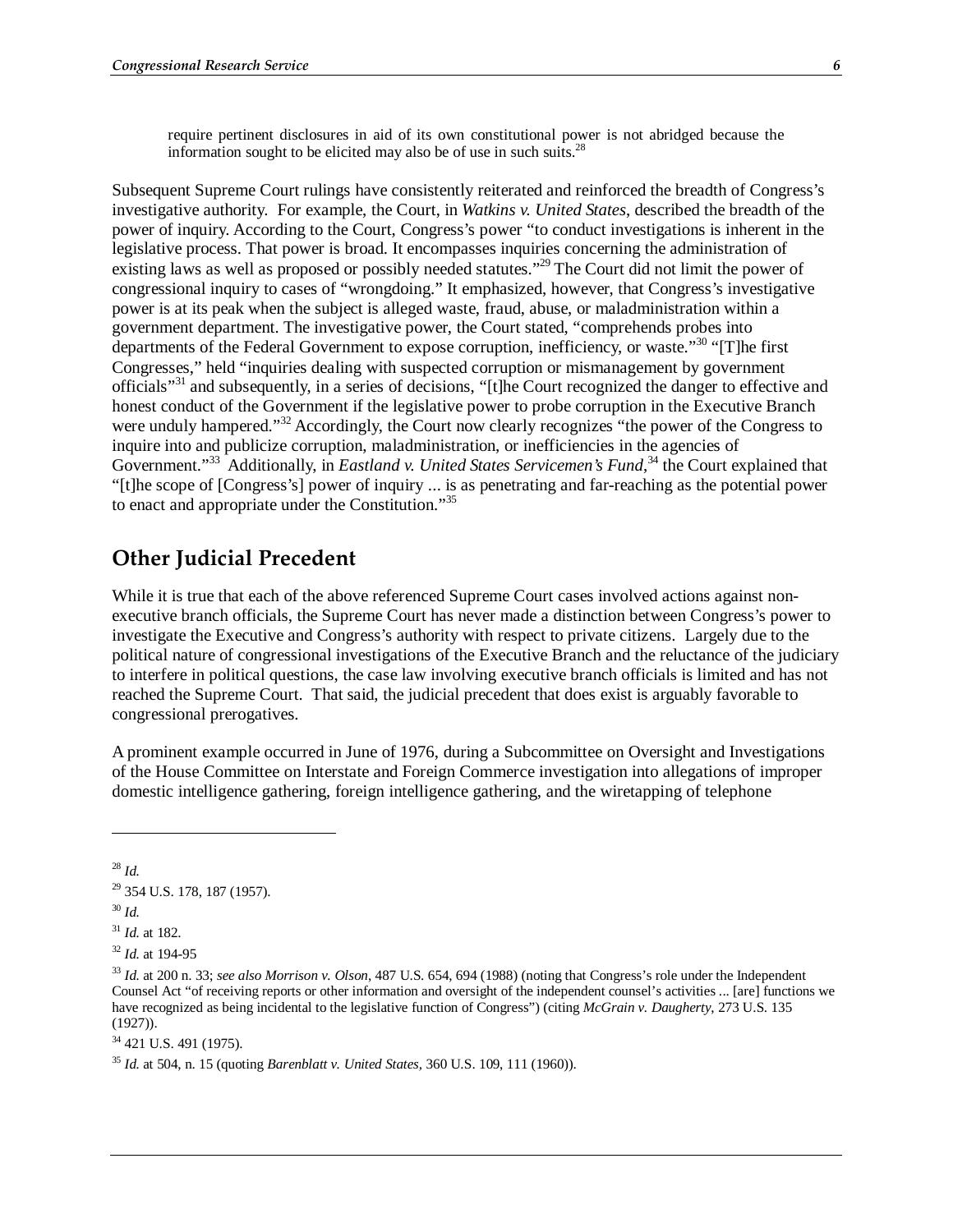communications without a warrant. Pursuant to its authority under the House Rules, subpoenas were issued to the American Telephone and Telegraph Company (AT&T) by the subcommittee seeking copies of "all national security request letters sent to AT&T and its subsidiaries by the [Federal Bureau of Investigation] FBI as well as records of such taps prior to the time when the practice of sending such letters was initiated."<sup>36</sup> Before AT&T could comply with the request, the Department of Justice (DOJ) and the subcommittee's Chairman, Representative John Moss, entered into negotiations seeking to reach an alternative agreement which would prevent AT&T from having to turn over all of its records.<sup>37</sup> When these negotiations broke down, the DOJ sought an injunction prohibiting AT&T from complying with the subcommittee's subpoenas. According to the court, the DOJ based its claim on the "the damage to the national interest from the centralization and possible disclosure outside of Congress, of information identifying the targets of all foreign intelligence surveillance since 1969.<sup>38</sup> The District Court for the District of Columbia applied a balancing test between the competing Executive and Legislative Branch authorities with respect to the issues presented. That court concluded that the alternative offered by the President met most of the subcommittee's needs. The court, however, deferred to the "final determination" of the President that execution of the subpoena "would involve unacceptable risks of disclosure of extremely sensitive foreign intelligence and counterintelligence information and would be detrimental to the national defense and foreign policy of the United States" and issued the injunction.<sup>39</sup>

On appeal, the Court of Appeals for the District of Columbia Circuit (D.C. Circuit) first dismissed several prudential concerns. Specifically, the court considered the doctrines of mootness, political question, and standing, determining that none of them prevented the court from reaching the merits of the injunction.<sup>40</sup> Next, the court very carefully addressed the claims of absolute rights asserted by both the Congress and the Executive Branch. Relying on both *Eastland v. United States Servicemen's Fund*, 41 as well as *McGrain v. Daugherty*,<sup>42</sup> the court stated that the "Congressional power to investigate and acquire information by subpoena is on a firm constitutional basis."43 Moreover, the court concluded that while generally congressional subpoena power cannot be interfered with by the courts, the "*Eastland* immunity is not absolute in the context of a conflicting constitutional interest asserted by a coordinate branch of government."44 Turning to the Executive Branch's claims of absolute control over national security information, the court noted that Supreme Court precedent does "not establish judicial deference to executive determinations in the area of national security when the result of that deference would be to impede Congress in exercising its legislative powers." $45$  Given the sensitivity of the constitutional balancing that the court was faced with, combined with the fact that the parties had nearly reached an outof-court settlement, the court expressly declined to rule on the merits of the injunction. Rather, it remanded the case to the district court to modify the injunction to exclude information for which no claim

<u>.</u>

<sup>36</sup> *United States v. AT&T*, 551 F.2d 384, 385 (D.C. Cir. 1976) [hereinafter AT&T I].

 $37$  *Id.* at 386. The precise details of the delicate negotiations between the DOJ and the Subcommittee are explained by the court, and, therefore, will not be recounted here. *See id.* at 386-88.

<sup>38</sup> *Id.* at 388.

<sup>39</sup> *United States v. AT&T & Moss*, 419 F.Supp. 454, 458-461 (D.D.C.1976).

<sup>40</sup> *See AT&T I*, 551 F.2d at 390-91.

<sup>41 421</sup> U.S. 491 (1975).

<sup>42 273</sup> U.S. 135 (1927).

<sup>43</sup> *AT&T I*, 551 F.2d at 393.

<sup>44</sup> *Id.* at 392 (citing *United States v. Nixon*, 418 U.S. 683, 706 (1974)).

<sup>45</sup> *Id.* (citing *United States v. Curtiss-Wright Export Corp.*, 299 U.S. 304 (1936) & *Chicago & Southern Air Lines v. Waterman Steamship Corp.*, 333 U.S. 103 (1948)).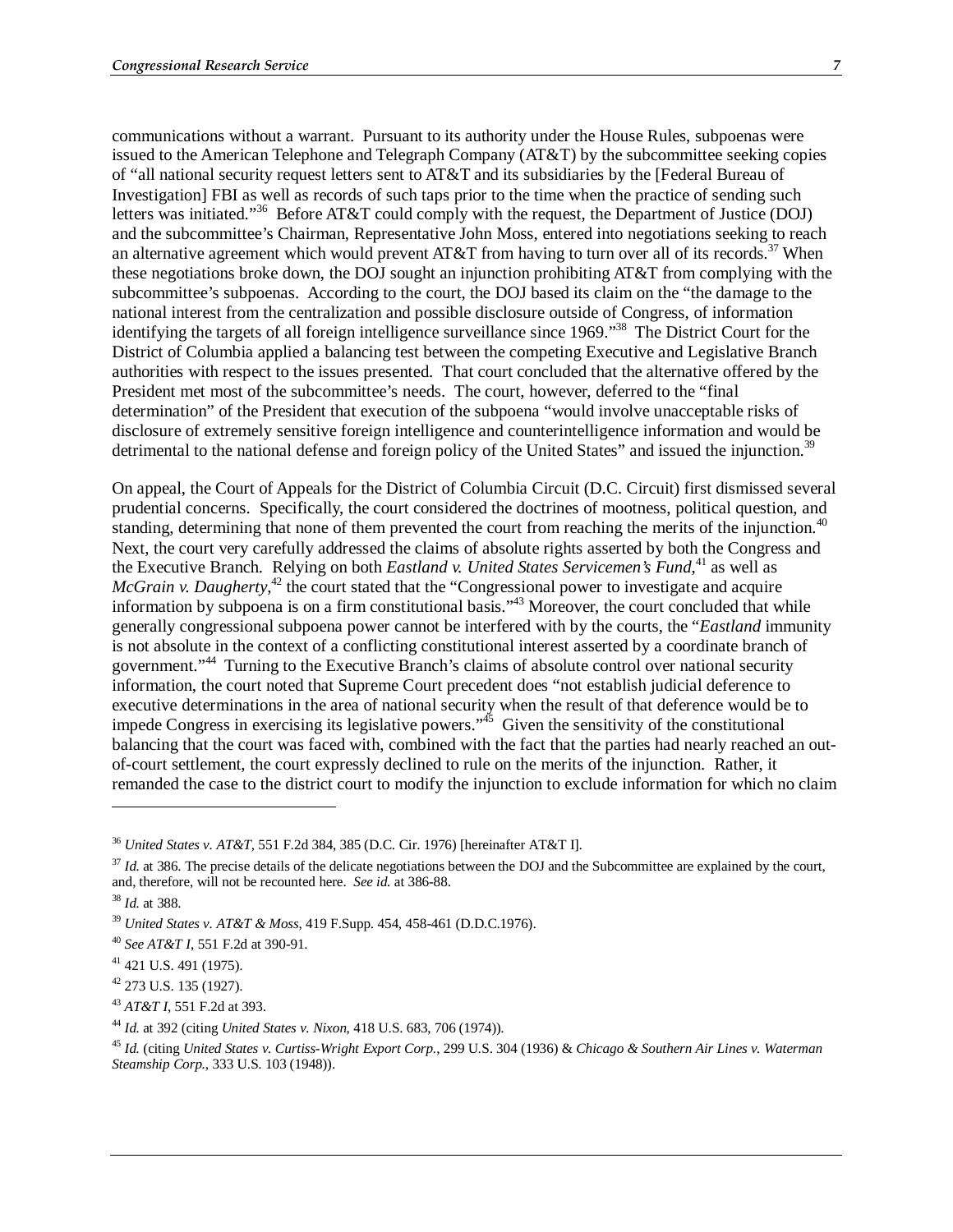of national security had been made.<sup>46</sup> Moreover, the court directed the parties to continue negotiations and report to the district court on their progress.<sup>47</sup>

After continued negotiations, which focused primarily on access to un-redacted DOJ memoranda, the parties reached an impasse and found themselves back before the D.C. Circuit.<sup>48</sup> Like its previous decision, the court, rather than ruling on the merits of the constitutional conflict, attempted to fashion a compromise resolution that would force the parties back to the negotiating table, or at least allow the district court to play a role in mediating the dispute. It allowed the DOJ to limit the sample size of the unedited memoranda and prohibited the committee staff from removing its notes from the FBI's possession.49 In a situation where inaccuracy or deception was alleged by the subcommittee, the materials were to be forwarded to the district court for *in camera* review and any remedial action the court found necessary.<sup>50</sup> In addition, while the Attorney General was afforded the right to employ a substitution procedure for the most sensitive documents, the substitutions would have to be approved by the district court based on a showing of "the accuracy and fairness of the edited memorandum, and the extraordinary sensitivity of the contents of the original memorandum to the national security."<sup>51</sup>

In the end, the court in *AT&T* never ruled on the merits of the dispute and never resolved the constitutional conflict between the branches. At most, *AT&T* stands for the proposition that neither claims of executive control over national security documents, nor congressional assertions of access are absolute. Instead, both claims are qualified and, therefore, subject to potential judicial review, but only after every attempt to resolve the differences between the branches themselves has been exhausted. In addition, *AT&T* provides support for the proposition that third-party subpoenas – such as ones to telecommunications companies – can be challenged in federal court and are not subject to the constitutional protection provided by the Speech or Debate Clause.

In the most recent conflict between the Congress and Executive Branch to make its way before the courts, Committee on the Judiciary, U.S. House of Representatives v. Miers,<sup>52</sup> the House Judiciary Committee and its Subcommittee on Commercial and Administrative Law ("the Committee") filed a civil lawsuit against the White House in an attempt to enforce its prerogatives. After an extensive investigation into the resignations of nine United States Attorneys involving numerous witness interviews and several congressional hearings, the Committee ultimately sought information relating to the resignations directly from the White House.<sup>53</sup> After several attempts to obtain the information informally, the Committee issued and served subpoenas on Ms. Harriet Miers, the former White House Counsel and Mr. Joshua

<u>.</u>

<sup>51</sup> *Id.* at 132.

<sup>&</sup>lt;sup>46</sup> *Id.* at 395 (stating that "[w]e direct the District Court to modify the injunction to exclude request letters pertaining to taps classified by the FBI as domestic, since there was no contention by the Executive, nor finding by the District Court, of undue risk to the national security from transmission of these letters to the Subcommittee.").

<sup>47</sup> *Id.*

<sup>48</sup> *See United States v. AT&T*, 567 F.2d 121, 124-25 (D.C. Cir. 1977) (detailing the extensive negotiations between the DOJ and the Subcommittee since the court last heard from the parties).

<sup>49</sup> *Id.* at 131-32. 50 *Id.*

<sup>52 558</sup> F.Supp.2d 53 (D.D.C. 2008).

<sup>53</sup> *See generally,* H.Rept. 110-423 (2007), *available at*, http://judiciary.house.gov/Media/PDFS/ContemptReport071105.pdf; *see also* H. Jud. Comm. Mot. Summ. J. at 11 (copy on file with authors).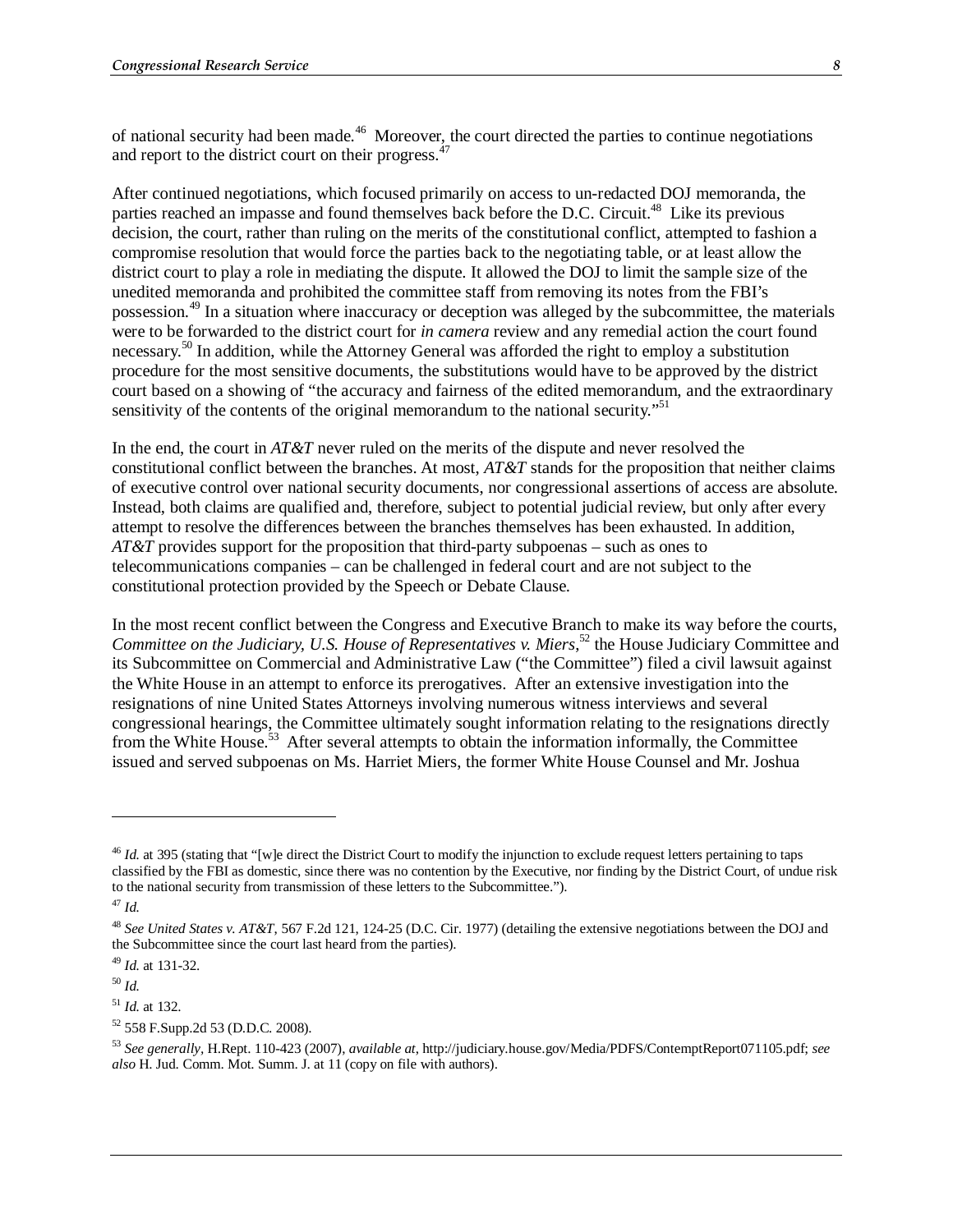Bolten, the White House Chief of Staff and custodian of White House records.<sup>54</sup> Ms. Miers's subpoena was for both documents and testimony about her role, if any, in the resignations; while Mr. Bolten's subpoena was only for White House records and documents related to the resignations. When the information was not provided to the Committee by the White House, the Committee sought a declaratory judgment in federal district court.

In holding that the Congress has standing to bring a civil suit for the purpose of enforcing its subpoenas, the District Court for the District of Columbia affirmed Congress's power of inquiry and its ability to issue subpoenas. Specifically, the court stated that "'[j]ust as the power to issue subpoenas is a necessary part of the Executive Branch's authority to execute federal laws' so too is Congress's need to enforce its subpoenas a necessary part of its power of inquiry.<sup>55</sup> The court went on to state that "there can be no question that Congress has a right – derived from its Article I legislative function – to issue and enforce subpoenas, and a corresponding right to the information that is the subject of such subpoenas."<sup>56</sup>

As discussed above, the cases involving disputes between Congress and the Executive rely heavily on the rationale articulated by the Supreme Court in *McGrain*, *Sinclair*, *Watkins*, and *Eastland*. More importantly, the courts have not distinguished Congress's power of inquiry based on the target. Phrased another way, those courts that have reviewed Congress's power of inquiry against the Executive have found it to be equally as plenary and powerful as when it is used against private persons or entities.

# **Authority of Congressional Committees**

Oversight and investigative authority is implied from Article I of the Constitution and lies with the House of Representatives and Senate. The House and Senate in turn have delegated this authority to various entities, the most relevant of which are the standing committees of each chamber Committees of Congress have only the power to inquire into matters within the scope of the authority delegated to it by its parent body. Once having established its jurisdiction, authority, and the pertinence of the matter under inquiry to its area of authority, however, a committee's investigative purview is substantial and wideranging.

#### **Committee Jurisdiction**

Establishing committee jurisdiction is the foundation for any attempt to obtain information and documents from the Executive Branch. A claim of lawful jurisdiction, however, does not automatically entitle the committee to access whatever documents and information it may seek. Rather, an appropriate claim of jurisdiction authorizes the committee to inquire and request information. The specifics of such access may still be subject to prudential, political, and constitutionally based privileges asserted by the targets of the inquiry.

A congressional committee is a creation of its parent house and, therefore, has only the power to inquire into matters within the scope of the authority that has been delegated to it by that body.<sup>57</sup> Thus, the

<sup>54</sup> H. Jud. Comm. Mot. Summ. J. at 12.

<sup>55</sup> *Miers*, 558 F.Supp.2d at 75 (internal citation omitted).

<sup>56</sup> *Id.* at 84.

<sup>57</sup> *United States v. Rumely*, 345 U.S. 41, 42, 44 (1953); *see also Watkins v. United States*, 354 U.S. at 198.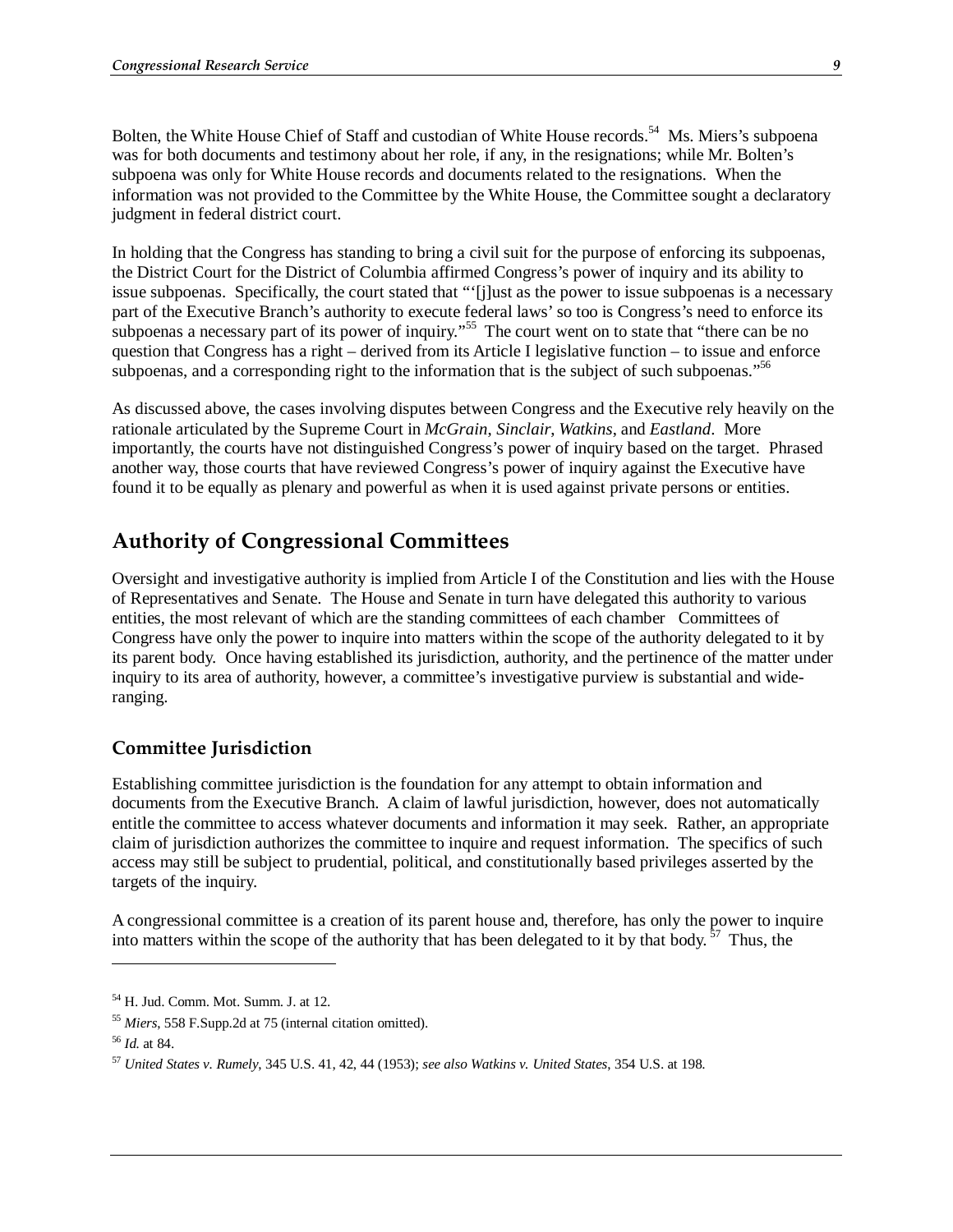enabling chamber rule or resolution that gives the committee life is also the charter that defines the grant and limitations of the committee's power. In construing the scope of a committee's authorizing charter, courts will look to the words of the rule or resolution itself, and then, if necessary, to the usual sources of legislative history such as floor debate, legislative reports, and prior committee practice and interpretation.

Rule X of the House Rules and Rule XXV of the Senate Rules deal respectively with the organization of the standing committees and establish their jurisdiction.<sup>58</sup> Jurisdictional authority for "special" investigations may be given to a standing committee, a joint committee of both houses, or a special subcommittee of a standing committee, among other vehicles. Given the specificity with which the House and Senate rules now confer jurisdiction on their standing committees, as well as the care with which most authorizing resolutions for special and/or select committees have been drafted in recent years, sufficient models exist to avoid a successful judicial challenge by a witness that his noncompliance was justified by a committee's overstepping its delegated scope of authority.

## **Legislative Purpose**

While the congressional power of inquiry is broad, it is not unlimited. The Supreme Court has admonished that the power to investigate may be exercised only "in aid of the legislative function"<sup>59</sup> and cannot be used to expose for the sake of exposure alone. The Supreme Court in *Watkins* underlined these limitations stating that:

There is no general authority to expose the private affairs of individuals without justification in terms of the functions of the Congress . . . nor is the Congress a law enforcement or trial agency. These are functions of the executive and judicial departments of government. No inquiry is an end in itself; it must be related to, and in furtherance of, a legitimate task of the Congress.<sup>60</sup>

A committee's inquiry must have a legislative purpose or be conducted pursuant to some other constitutional power of the Congress, such as the authority of each House to discipline its own Members, judge the returns of the their elections, and to conduct impeachment proceedings.  $\delta$ <sup>1</sup> Although the 1927 Supreme Court decision in *Kilbourn v. Thompson*<sup>62</sup> held that the investigation in that case was an improper probe into the private affairs of individuals, the courts today generally will presume that there is a legislative purpose for an investigation, and the House or Senate rule or resolution authorizing the investigation does not have to specifically state the committee's legislative purpose.<sup>63</sup> In *In re Chapman*,<sup>64</sup>

<sup>58</sup> *See* RULES OF THE HOUSE OF REPRESENTATIVES FOR THE 112TH CONGRESS, Rule X, *available at*,

http://rules.house.gov/Media/file/PDF\_112\_1/legislativetext/112th%20Rules%20Pamphlet.pdf (2011); *see also* S. Doc. 107-1, Senate Manual, Rule XXV, 107<sup>th</sup> Cong. (2002).

<sup>59</sup> *Kilbourn v. Thompson*, 103 U.S. 168, 204 (1880).

<sup>60</sup> *Watkins v. United States*, 354 U.S. at 187.

<sup>61</sup> *See*, *e.g., McGrain v. Daugherty*, 273 U.S. 135 (1927); *see also In Re Chapman*, 166 U.S. 661 (1897).

 $62$  103 U.S. 168 (1881).

<sup>63</sup> *McGrain v. Daugherty*, 273 U.S. 135 (1927); *see also Townsend v. United States*, 95 F.2d 352 (D.C. Cir. 1938); LEADING CASES ON CONGRESSIONAL INVESTIGATORY POWER, 7 (Comm. Print 1976). For a different assessment of recent case law concerning the requirement of a legislative purpose, *See* Allen B. Moreland, *Congressional Investigations and Private Persons*, 40 SO. CAL. L. REV. 189, 232 (1967).

<sup>64 166</sup> U.S. 661, 669 (1897).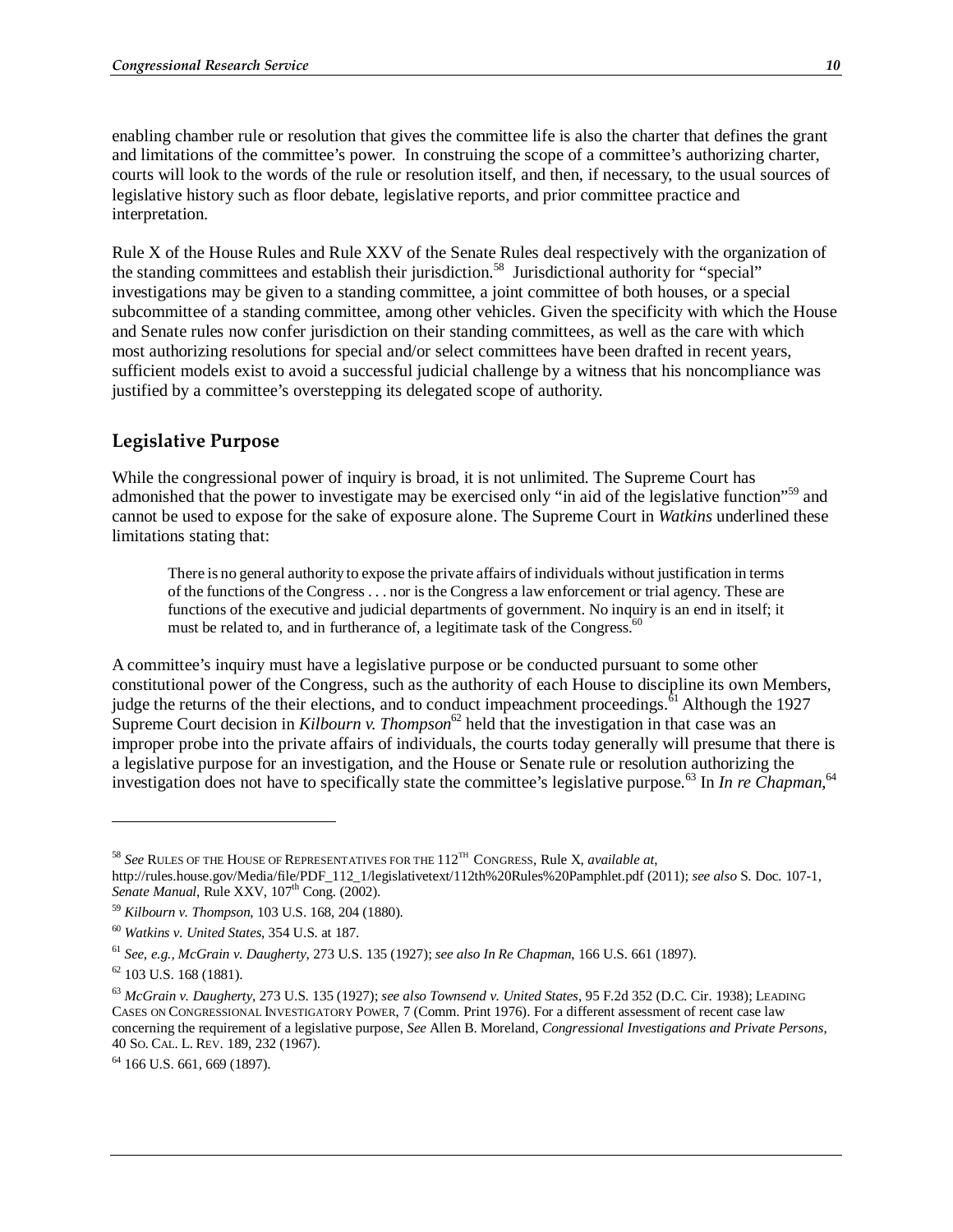the Court upheld the validity of a resolution authorizing an inquiry into charges of corruption against certain Senators despite the fact that it was silent as to what might be done when the investigation was completed. The Court stated:

The questions were undoubtedly pertinent to the subject matter of the inquiry. The resolutions directed the committee to inquire "whether any Senator has been, or is, speculating in what are known as sugar stocks during the consideration of the tariff bill now before the Senate." What the Senate might or might not do upon the facts when ascertained, we cannot say nor are we called upon to inquire whether such ventures might be defensible, as contended in argument, but it is plain that negative answers would have cleared that body of what the Senate regarded as offensive imputations, while affirmative answers might have led to further action on the part of the Senate within its constitutional powers.

Nor will it do to hold that the Senate had no jurisdiction to pursue the particular inquiry because the preamble and resolutions did not specify that the proceedings were taken for the purpose of censure or expulsion, if certain facts were disclosed by the investigation. The matter was within the range of the constitutional powers of the Senate. The resolutions adequately indicated that the transactions referred to were deemed by the Senate reprehensible and deserving of condemnation and punishment. The right to expel extends to all cases where the offense is such as in the judgment of the Senate is inconsistent with the trust and duty of a member.

We cannot assume on this record that the action of the Senate was without a legitimate object, and so encroach upon the province of that body. Indeed, we think it affirmatively appears that the Senate was acting within its right, and it was certainly not necessary that the resolutions should declare in advance what the Senate meditated doing when the investigation was concluded.<sup>65</sup>

In *McGrain v. Daugherty*,<sup>66</sup> the original resolution that authorized the Senate investigation into the Teapot Dome Affair made no mention of a legislative purpose. A subsequent resolution for the attachment of a contumacious witness declared that his testimony was sought for the purpose of obtaining "information necessary as a basis for such legislative and other action as the Senate may deem necessary and proper." The Court found that the investigation was ordered for a legitimate object. It wrote:

The only legitimate object the Senate could have in ordering the investigation was to aid it in legislating, and we think the subject matter was such that the presumption should be indulged that this was the real object. An express avowal of the object would have been better; but in view of the particular subject-matter was not indispensable. \*\*\*

The second resolution–the one directing the witness be attached–declares that this testimony is sought with the purpose of obtaining "information necessary as a basis for such legislative and other action as the Senate may deem necessary and proper." This avowal of contemplated legislation is in accord with what we think is the right interpretation of the earlier resolution directing the investigation. The suggested possibility of "other action" if deemed "necessary or proper" is of course open to criticism in that there is no other action in the matter which would be within the power of the Senate. But we do not assent to the view that this indefinite and untenable suggestion invalidates the entire proceeding. The right view in our opinion is that it takes nothing from the lawful object avowed in the same

<sup>65</sup> *In re Chapman*, 166 U.S. at 699.

<sup>66 273</sup> U.S. 135 (1927).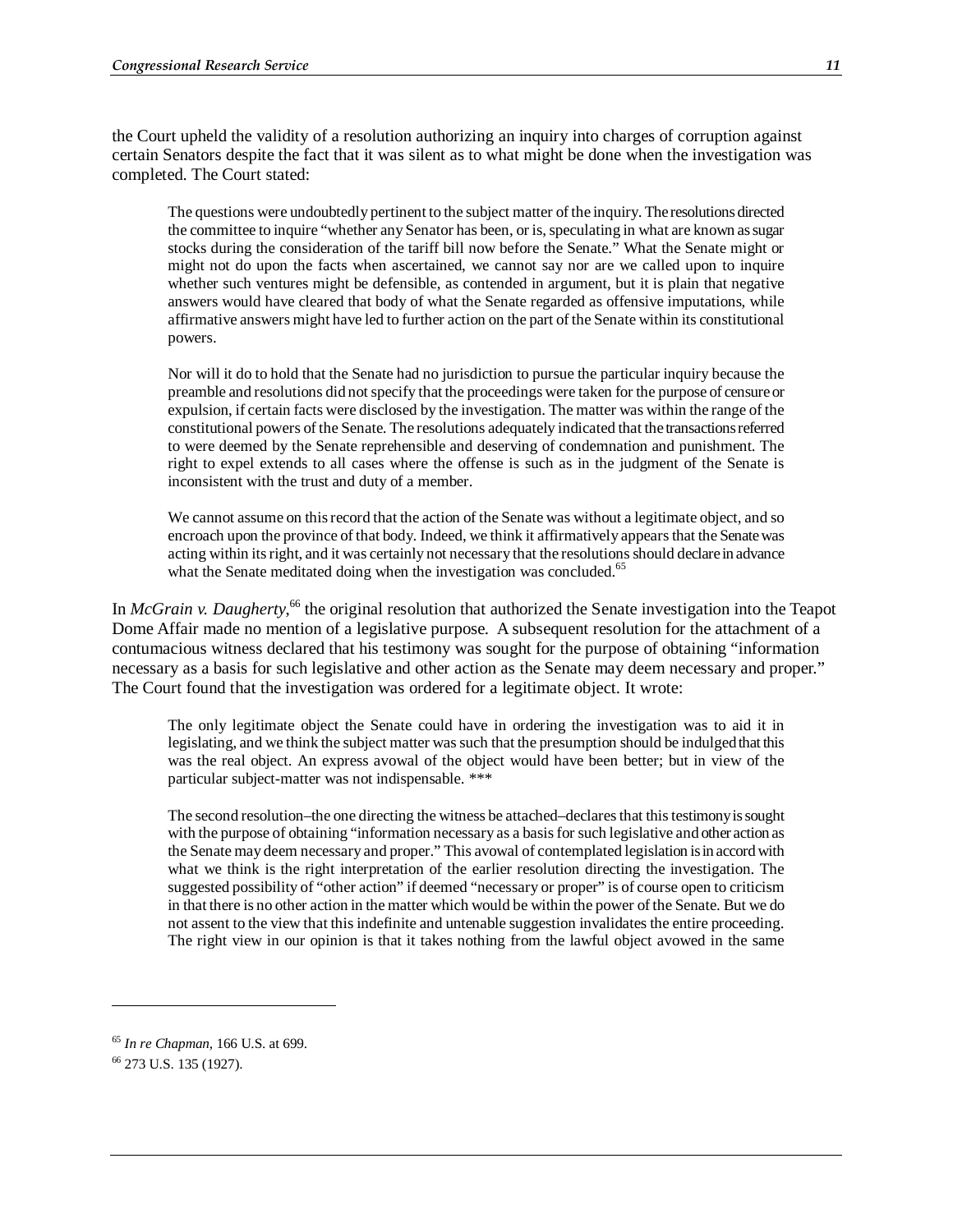resolution and is rightly inferable from the earlier one. It is not as if an inadmissible or unlawful object were affirmatively and definitely avowed.<sup>67</sup>

Moreover, when the purpose asserted is supported by reference to specific problems which in the past have been, or in the future may be, the subject of appropriate legislation, it has been held that a court cannot say that a committee of the Congress exceeds its power when it seeks information in such areas.<sup>68</sup> In the past, the types of legislative activity which have justified the exercise of the power to investigate have included the primary functions of legislating and appropriating;<sup>69</sup> the function of deciding whether or not legislation is appropriate;<sup>70</sup> oversight of the administration of the laws by the executive branch;<sup>71</sup> and the essential congressional function of informing itself in matters of national concern.<sup>72</sup> In addition, Congress's power to investigate such diverse matters as foreign and domestic subversive activities.<sup>73</sup> labor union corruption,<sup>74</sup> and organizations that violate the civil rights of others<sup>75</sup> have all been upheld by the Supreme Court.

Despite the Court's broad interpretation of legislative purpose, Congress's authority is not unlimited. Courts have held that a committee lacks legislative purpose if it appears to be conducting a legislative trial rather than an investigation to assist in performing its legislative function.<sup>76</sup> Furthermore, although "there is no congressional power to expose for the sake of exposure,"<sup>77</sup> "so long as Congress acts in pursuance of its constitutional power, the Judiciary lacks authority to intervene on the basis of the motives which spurred the exercise of that power."<sup>78</sup>

## **Conclusion**

As demonstrated, there exists ample precedent, both legislative and judicial, for the assertion that Congress has the constitutional authority to conduct oversight of the Executive and enforce its demands for information. Specific investigations, however, may give rise to political and/or prudential concerns raised by the Executive, which Congress may find persuasive. In addition, there may be constitutionally based privileges, such as the privilege against self-incrimination or the presidential communications privilege, to which Congress must adhere, or overcome via a granting of immunity<sup>79</sup> or by a showing of

<sup>67</sup> *Id.* at 179-180.

<sup>68</sup> *Shelton v. United States,* 404 F.2d 1292, 1297 (D.C. Cir. 1968), *cert. denied,* 393 U.S. 1024 (1969).

<sup>69</sup> *Barenblatt v. United States,* 360 U.S. 109 (1959)*.*

<sup>70</sup> *Quinn v. United States,* 349 U.S. 155, 161 (1955).

<sup>71</sup> *McGrain*, 273 U.S. at 295.

<sup>72</sup> *United States v. Rumely,* 345 U.S. 4, 43-45 (1953); *see also Watkins*, 354 U.S. at 200 n. 3.

<sup>73</sup> *See, e.g., Barrenblatt v. United States*, 360 U.S. 109 (1959); *Watkins v. United States*, 354 U.S. 178 (1957); *McPhaul v. United States*, 364 U.S. 372 (1960).

<sup>74</sup> *Hutcheson v. United States*, 369 U.S. 599 (1962).

<sup>75</sup> *Shelton v. United States*, 404 F.2d 1292 (D.C. Cir. 1968), *cert. denied*, 393 U.S. 1024 (1969).

<sup>76</sup> *See United States v. Cross*, 170 F. Supp. 303 (D.D.C. 1959); *United States v. Icardi*, 140 F. Supp. 383 (D.D.C. 1956).

<sup>77</sup> *Watkins v. United States*, 354 U.S. 178, 200 (1957). However, Chief Justice Warren, writing for the majority, made it clear that he was not referring to the "power of the Congress to inquire into and publicize corruption, mal-administration or inefficiency in agencies of the Government." *Id.*

<sup>78</sup> *Barenblatt*, 360 U.S. at 132.

<sup>79</sup> *See* 18 U.S.C. §§ 6002, 6005 (2006).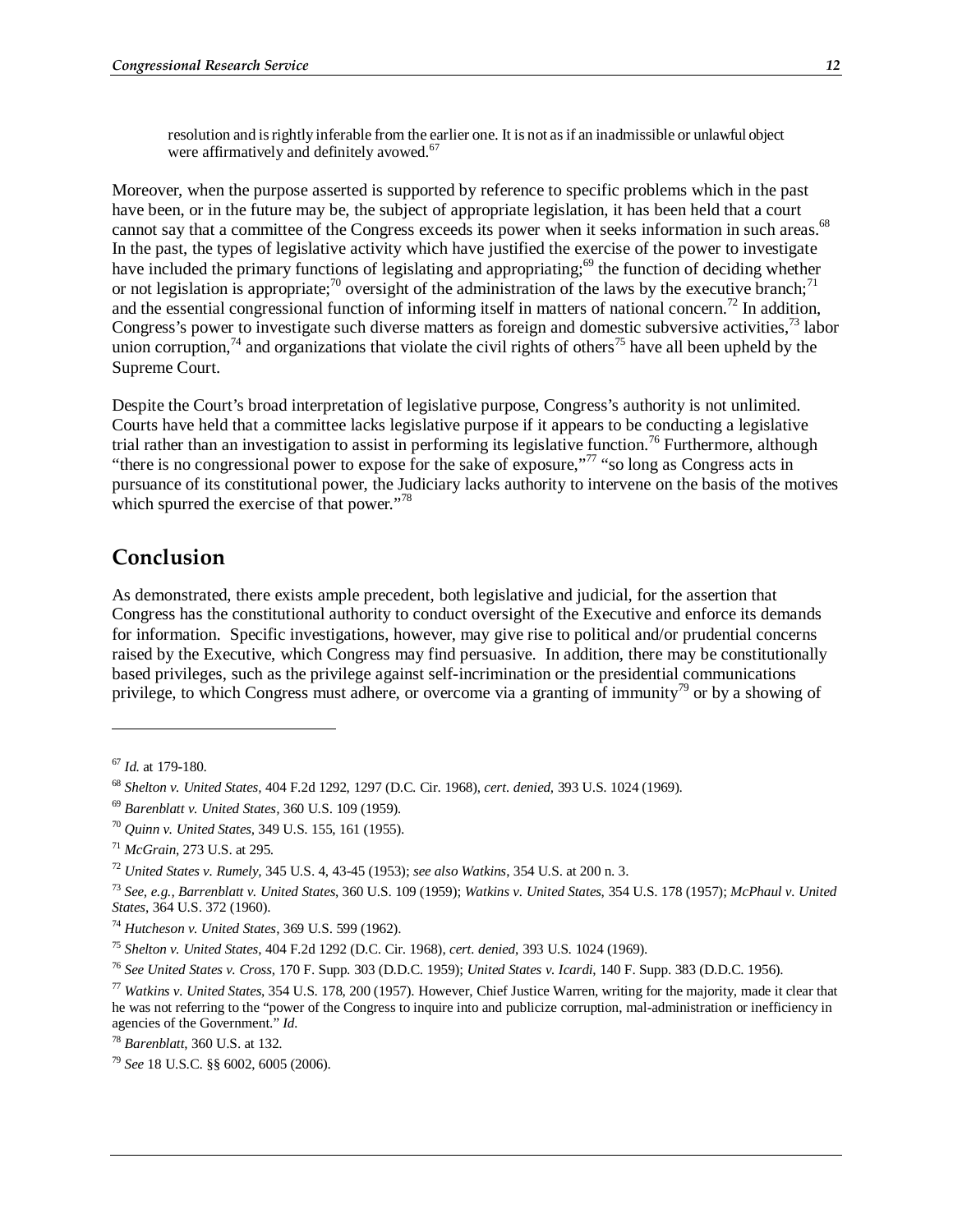-

need and unavailability of the information elsewhere by an appropriate investigating authority.<sup>80</sup> The potential availability of these arguments, however, has no impact on the underlying constitutional authority vested in the Congress to conduct oversight and require that information, whether in the form of testimony, documents, or both.

<sup>80</sup> *See In re Sealed Case (Espy)*, 121 F.3d 729 (D.C. Cir. 1997); *see also Judicial Watch, Inc. v. Department of Justice*, 365 F.3d 1108 (D.C. Cir. 2004).